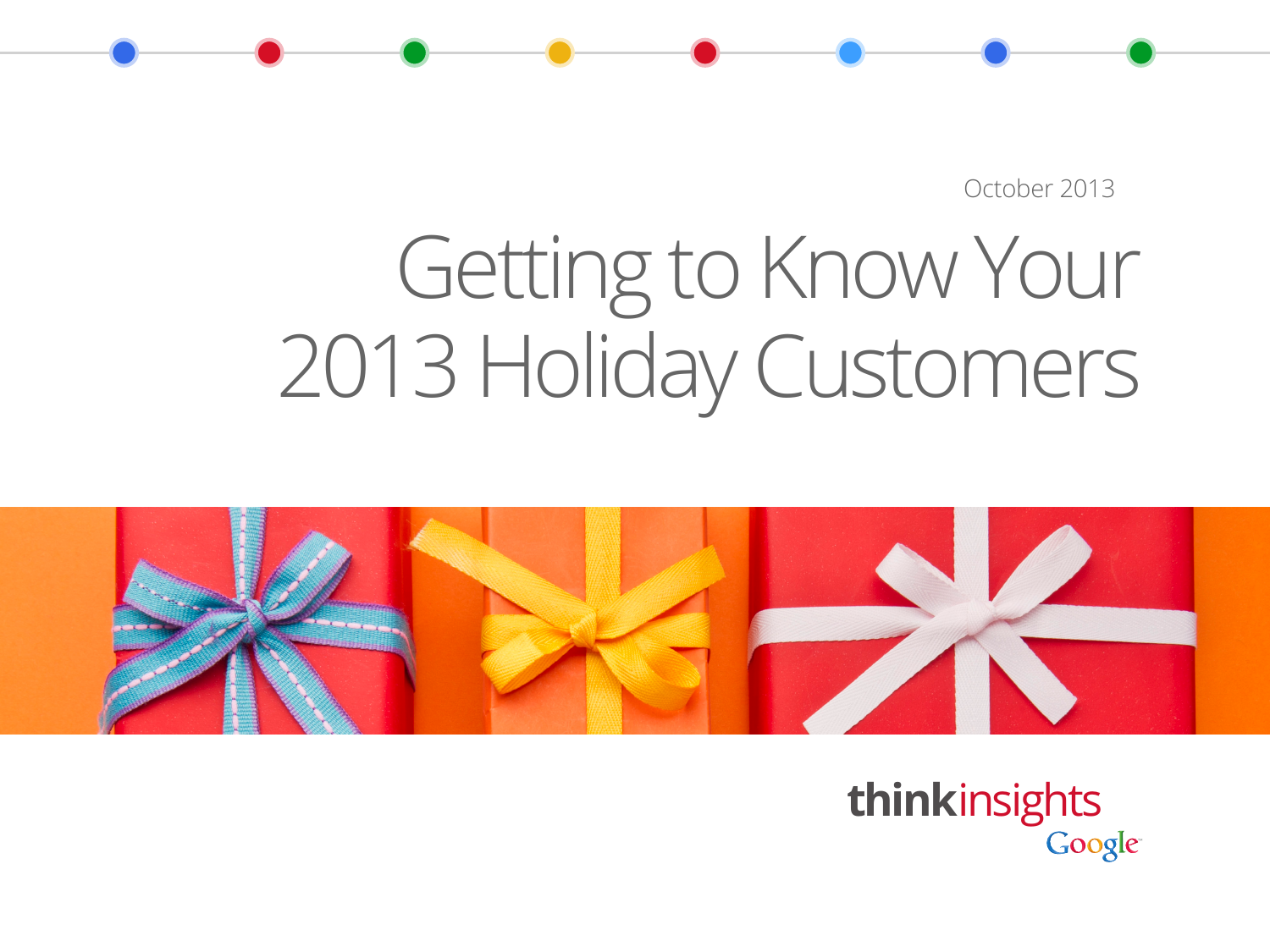# WHAT WE WANTED TO KNOW

# What trends will determine **consumer spending and behavior during the 2013 holiday season?**

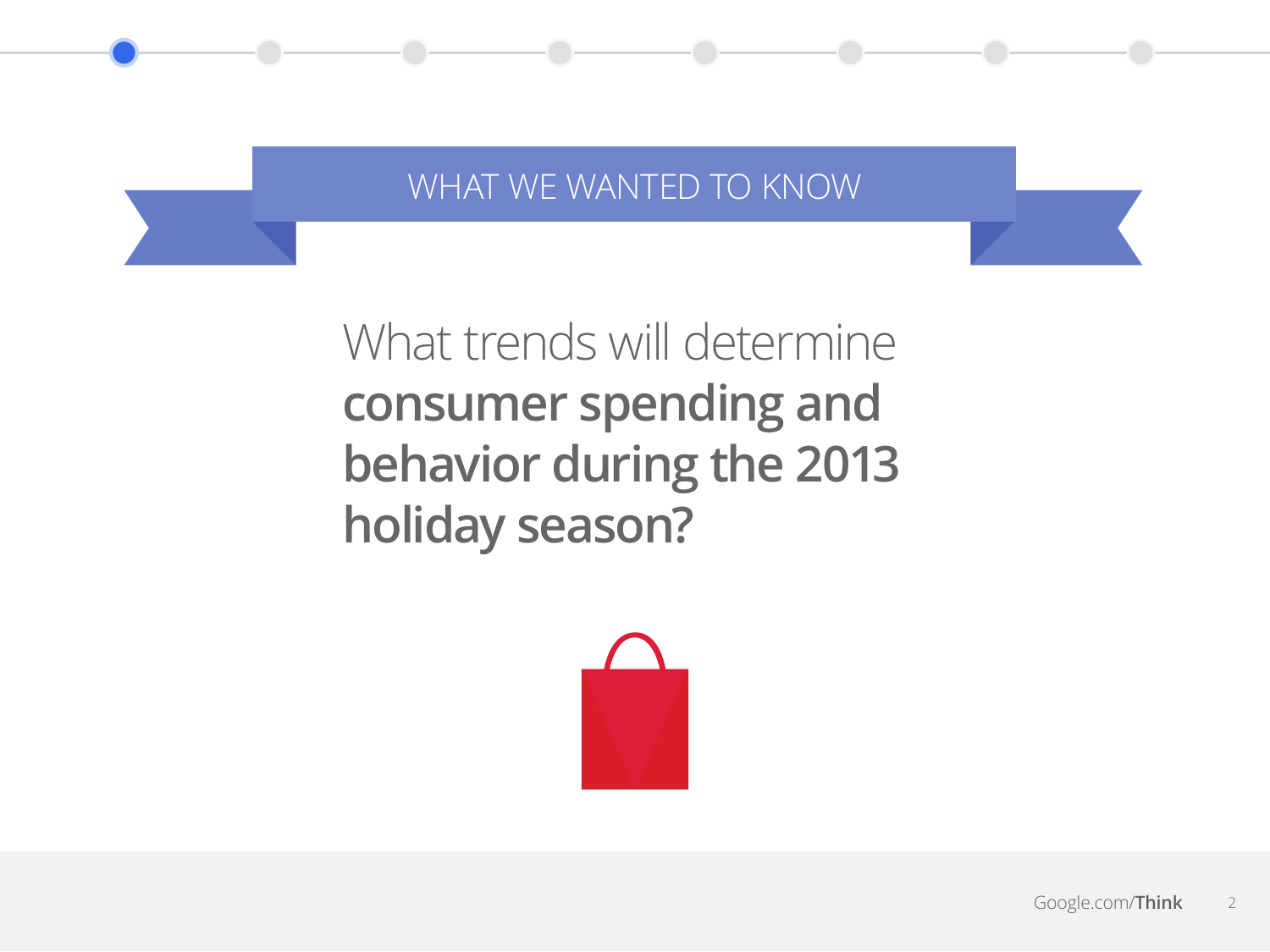# WHAT WE FOUND

# 2013 holiday shoppers will:

- **Start holiday shopping early** Half of shoppers will research purchases before Thanksgiving weekend
- **Be open to new ideas and retailers** 1 in 4 consumers plan to buy from a retailer they've never bought from in the past
- **Turn to the internet over all other sources** Internet is used 2x more than TV or catalogs for holiday shopping information
- **Use smartphones more frequently to help them shop online** Usage of smartphones for holiday shopping to increase 17%
- **Embrace fashion, media and toys** Samsung Galaxy Gear, Chromecast, Xbox One and Air Jordans may be hot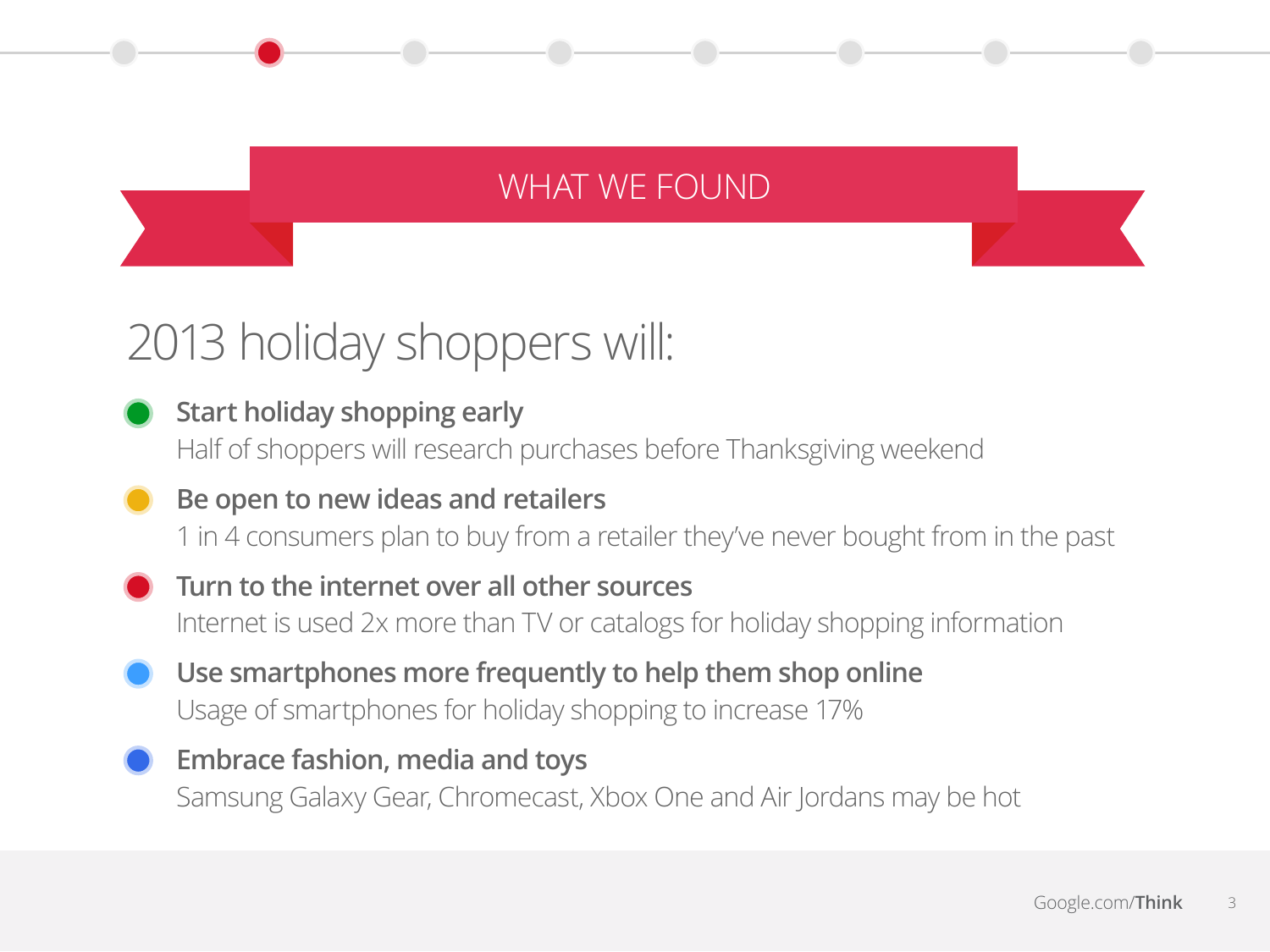# Consumers will start holiday shopping **early**.

of shoppers will research **before Halloween 28%**



Half will research **before Thanksgiving weekend** and 60% will purchase **that weekend** Will purchase over Thanksgiving weekend:



**Women are more likely** than men to start shopping early and purchase on the big days

Google & Ipsos 2013 Holiday Shopping Intentions Study, September 2013 / (Q1). When do you plan to start your holiday shopping/researching and purchasing this year? / (Q1a). Thinking about the coming 2013 Thanksgiving Weekend (Thursday to Monday), do you plan to do any holiday shopping/researching and purchasing this year? Base: Male holiday shoppers n=990, Female holiday shoppers n=1,102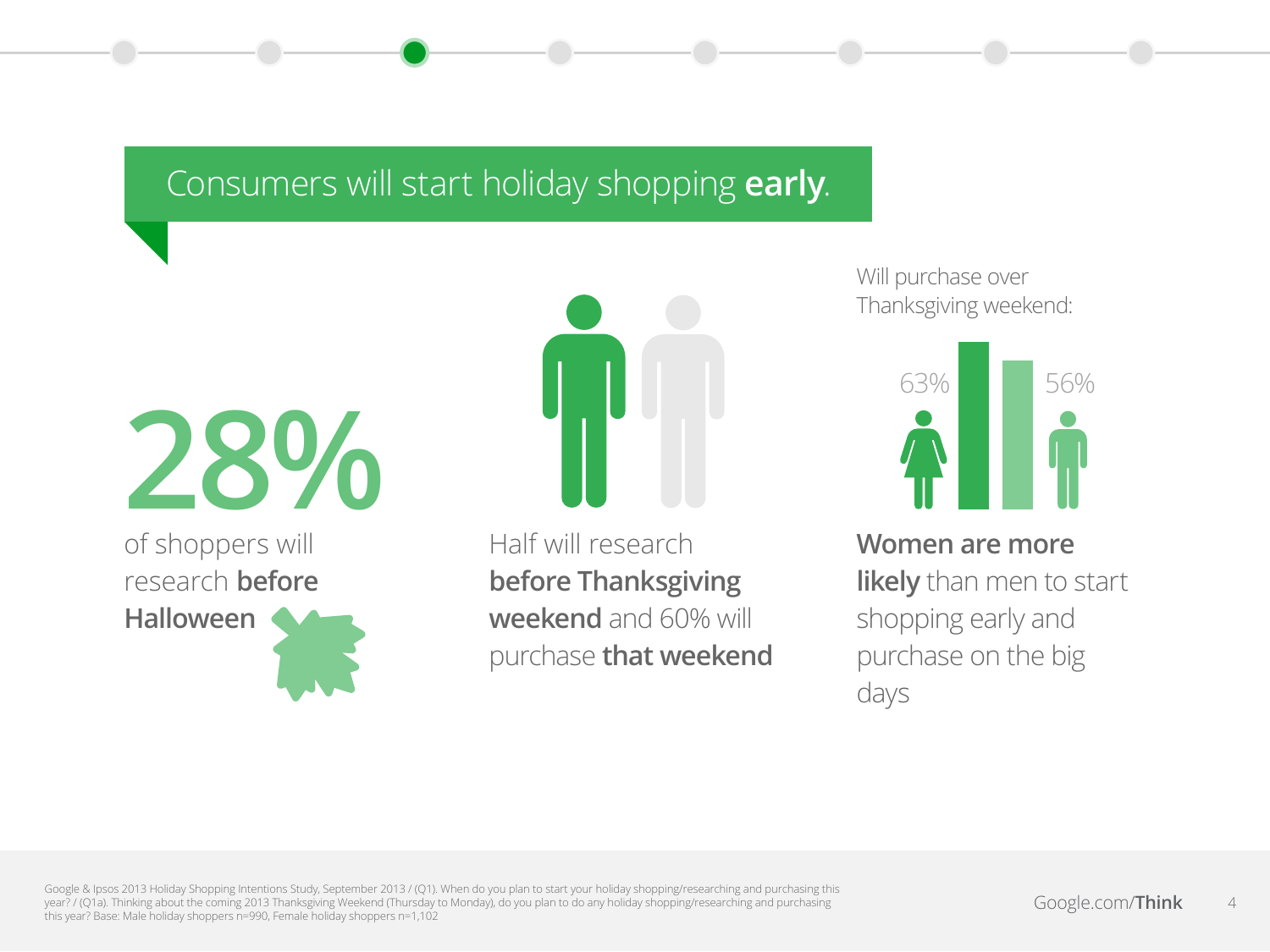# And the **window to influence** purchases is long.



**41%** of shoppers will not complete holiday shopping until **mid-December**, despite early research

**24%** of shoppers will not complete holiday shopping until **the "last minute"**

**8%** of shoppers will not complete holiday shopping until **after Christmas Day**

**TIP:** Avoid markdown losses by drumming up demand early and going big on key spending days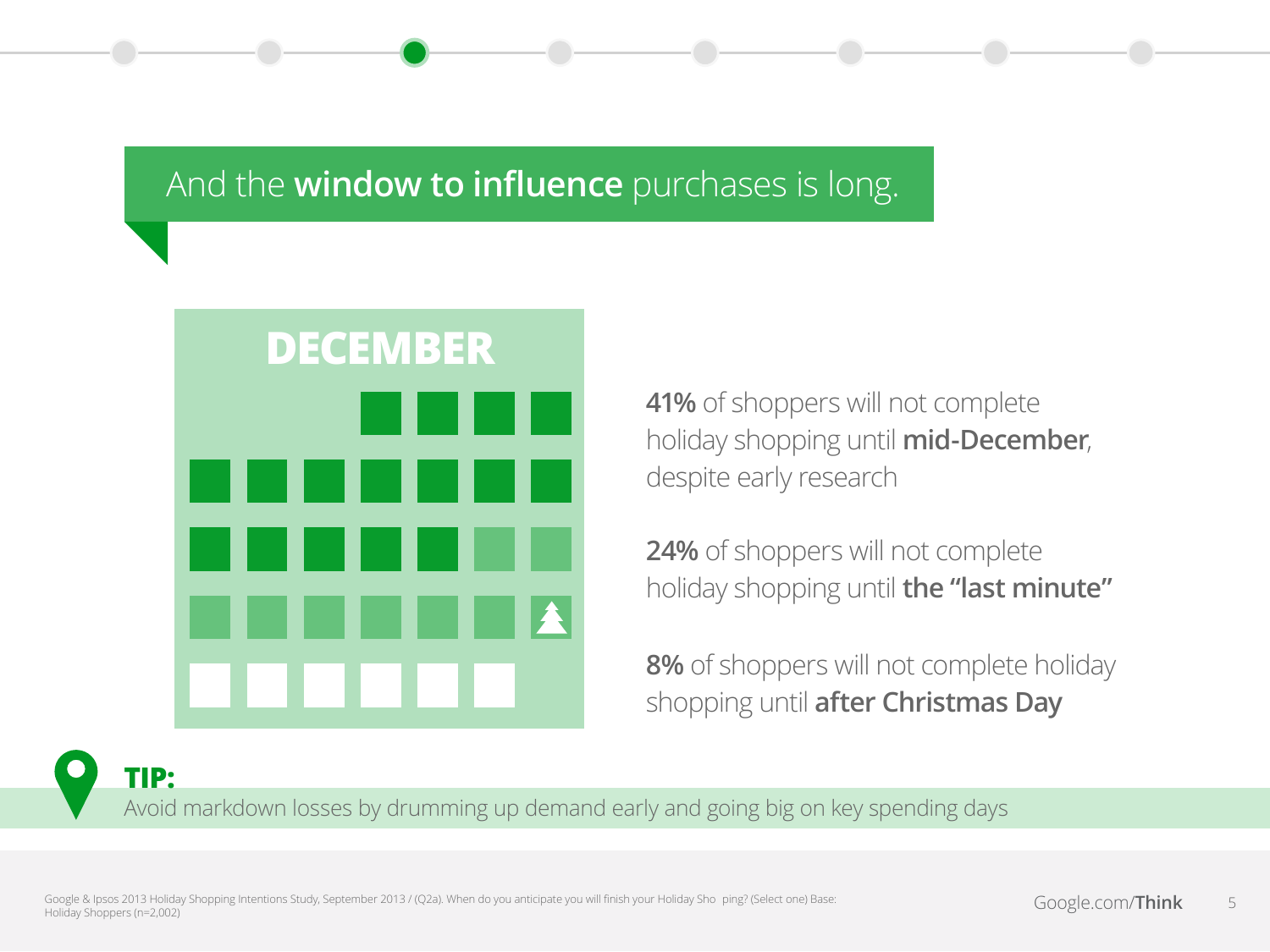# Marketers have massive **opportunity** to influence early in the season.





shoppers **plan to shop around** for gift ideas

do not have **specific brands in mind** yet

**63% 59%**

are open to purchasing from **new retailers**

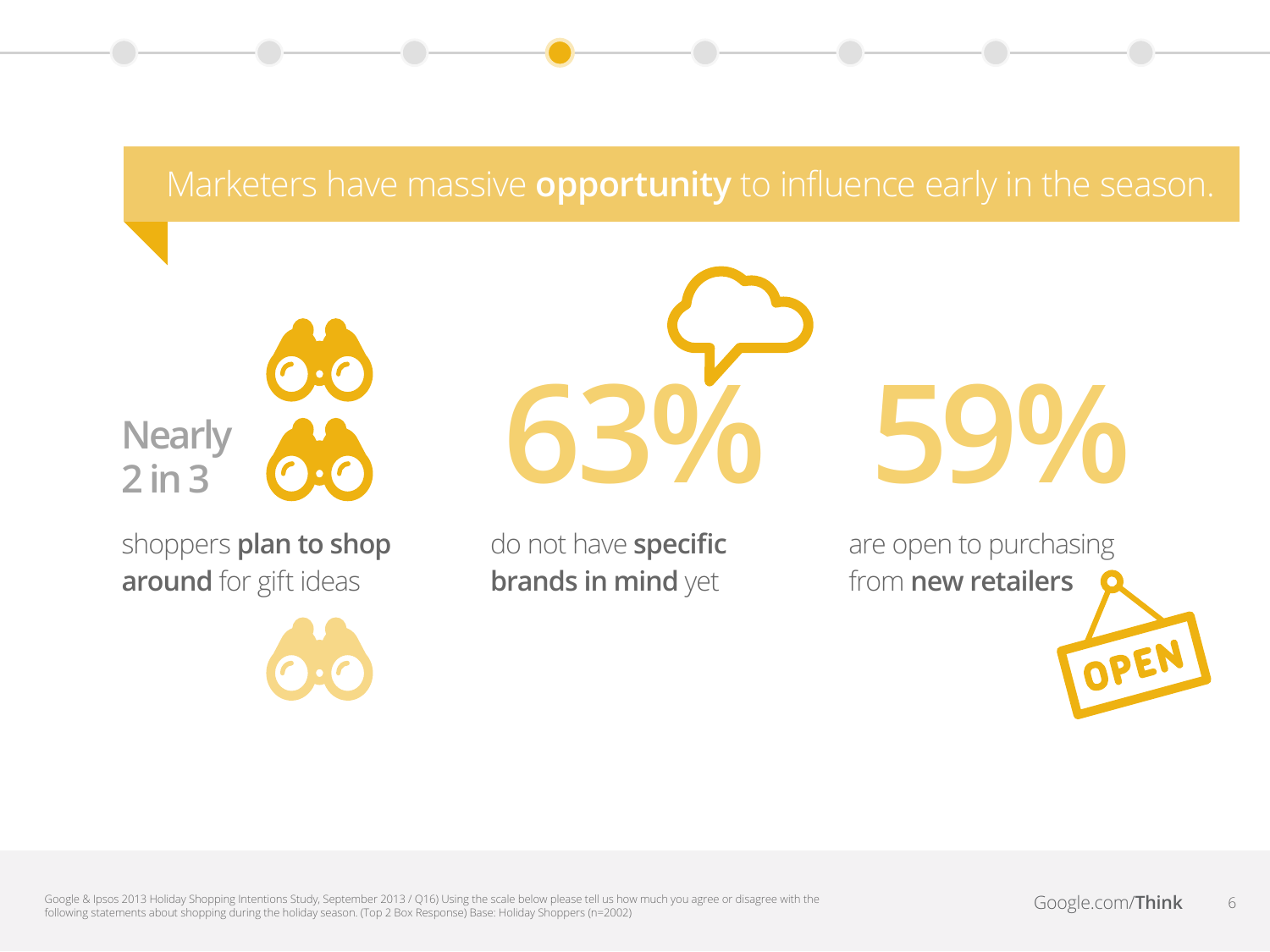# To persuade shoppers, offer a **variety of deals**.

of shoppers will rely on **discounts**

of shoppers will take advantage of **free shipping**

of shoppers will act on **purchase incentives 81% 76% 60%**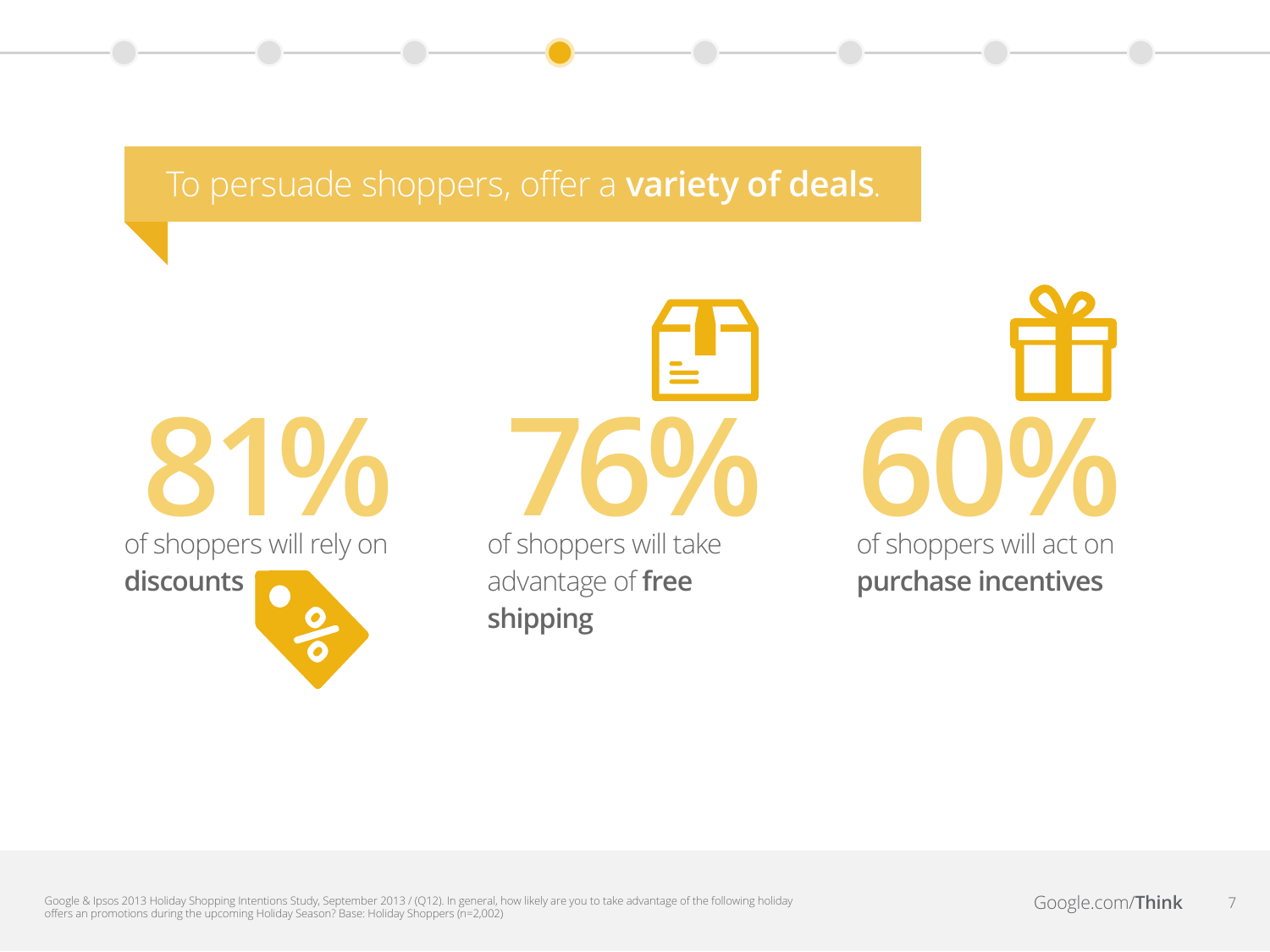# And focus efforts on **certain demographics**.



Adults aged 25–34 **will spend 19% more this year** than last



**Men will spend 15% more** than women

Google & Ipsos 2013 Holiday Shopping Intentions Study, September 2013 / (Q4). In total, approximately how much do you plan to spend on your Holiday Shopping this coming season? Base: Holiday Shoppers 25-34, n = 400 in 2013, 299 in 2012 / Base: Male holiday shoppers n=990, Female holiday shoppers n=1,102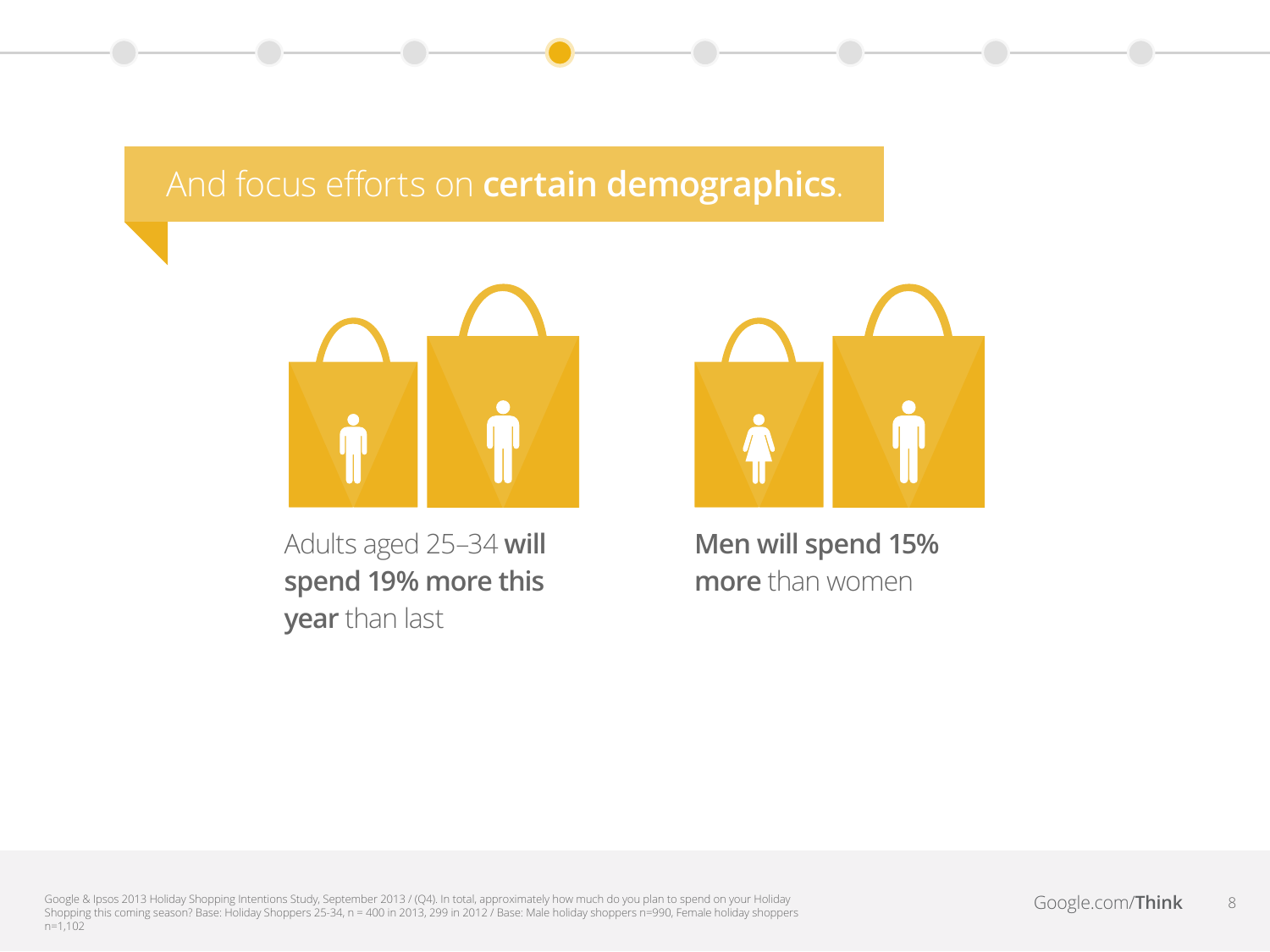## Women are more likely than men to be **moved by offers**.

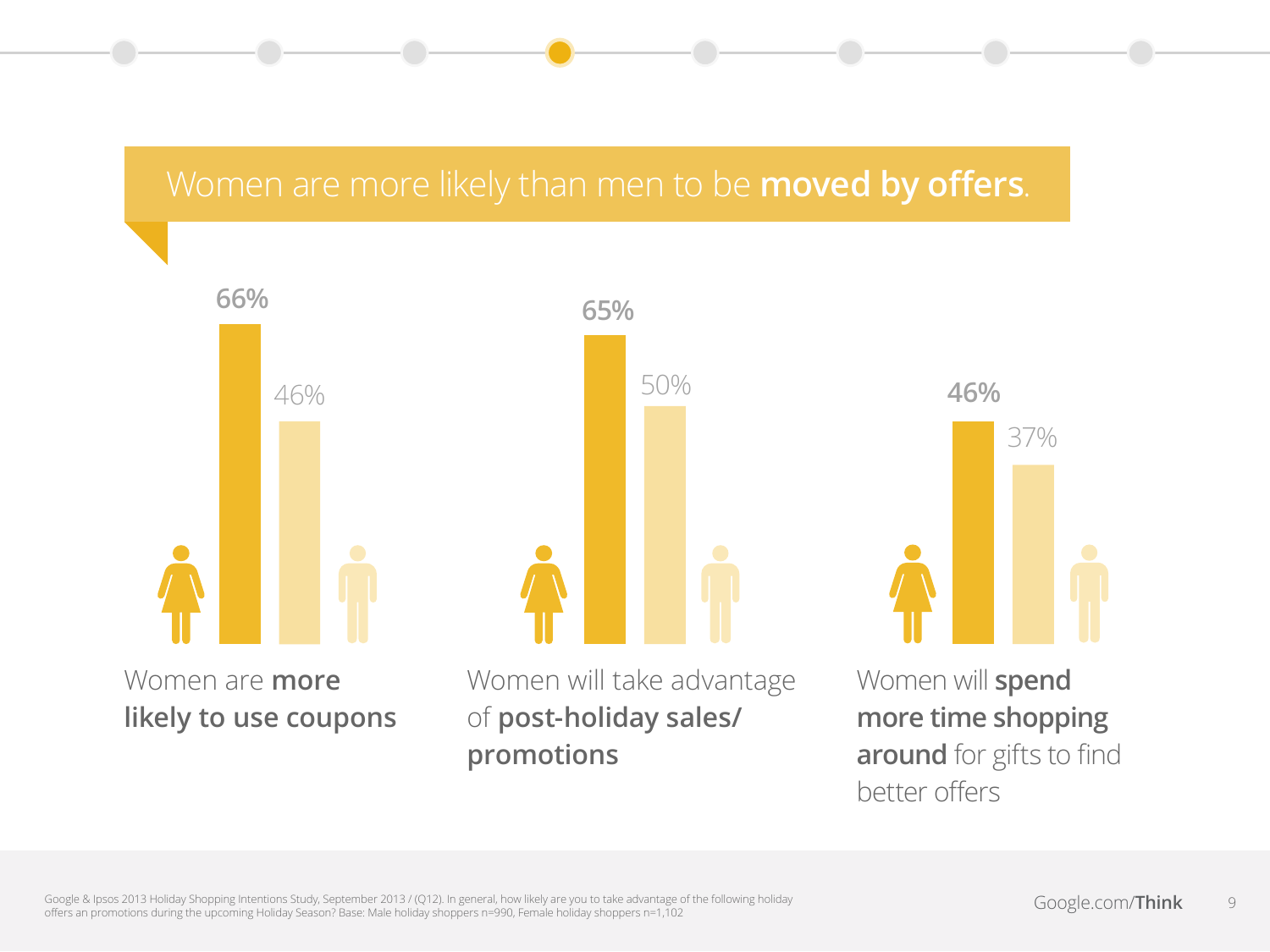# Holiday shopping happens **online**.



# of shoppers plan to **89%**

use the **internet for holiday shopping**



## Shoppers consider the internet **the most useful resource** for holiday shopping



Google & Ipsos 2013 Holiday Shopping Intentions Study, September 3 2013 (Q6). Which of the following sources of information, if any, do you plan to use during your Holiday Shopping this year? (Q7). And, based on your past shopping experience, how useful do you think each following sources of information will be to you while you do your Holiday Shopping? Base: Holiday Shoppers (n=2,002)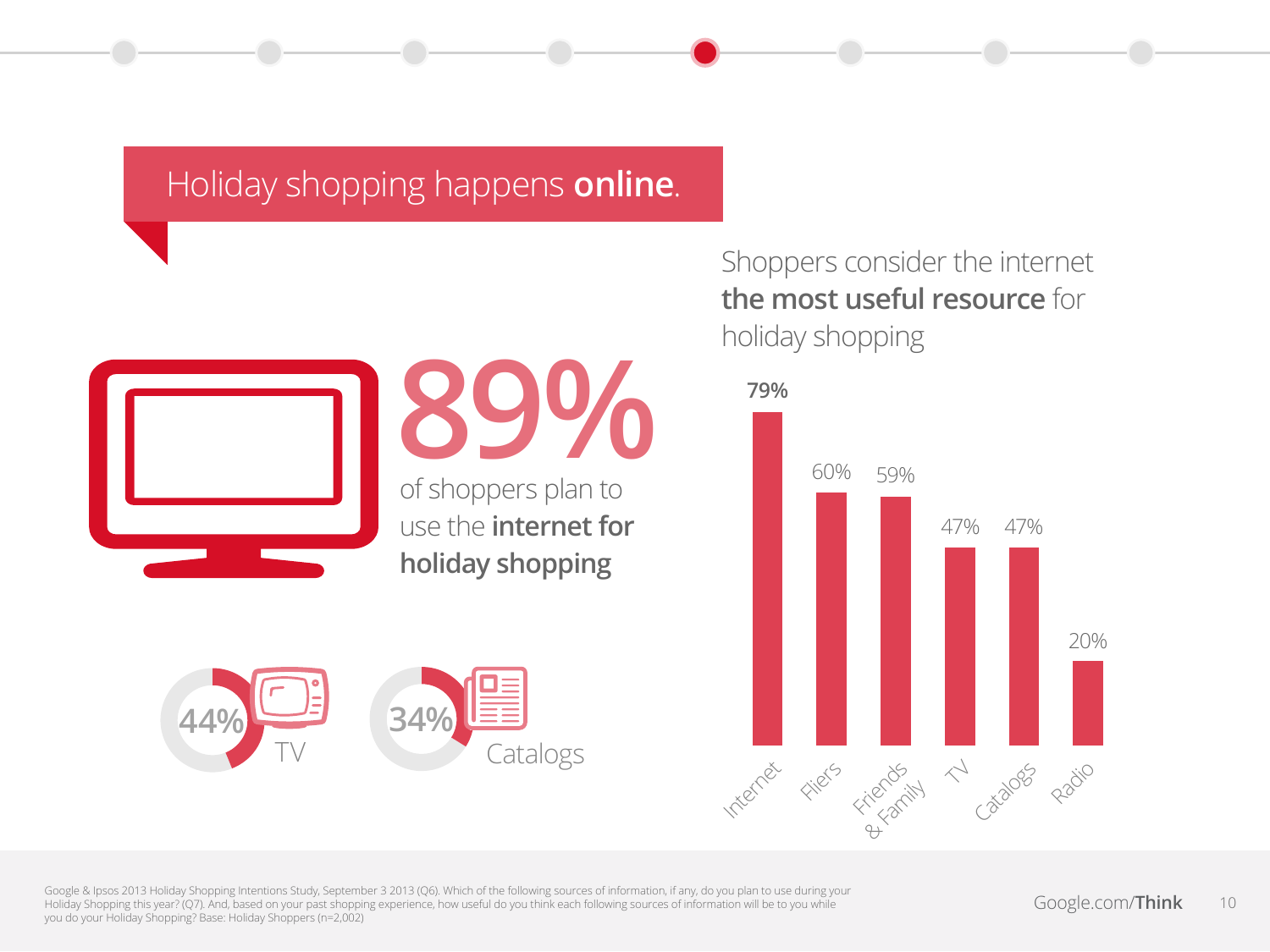# Online research will help **determine gift buys**.

#### **Online research will influence:**



consumers say **online research will help them decide** which gifts and brands they'll buy this holiday





Google & Ipsos 2013 Holiday Shopping Intentions Study, September 2013 / (Q11). In which of the following ways do you think you'll approach your Holiday shopping? / (Q11c). How much impact will online research have on your purchase decisions in-store for each of the following items? Base: Holiday Shoppers (n=2,002)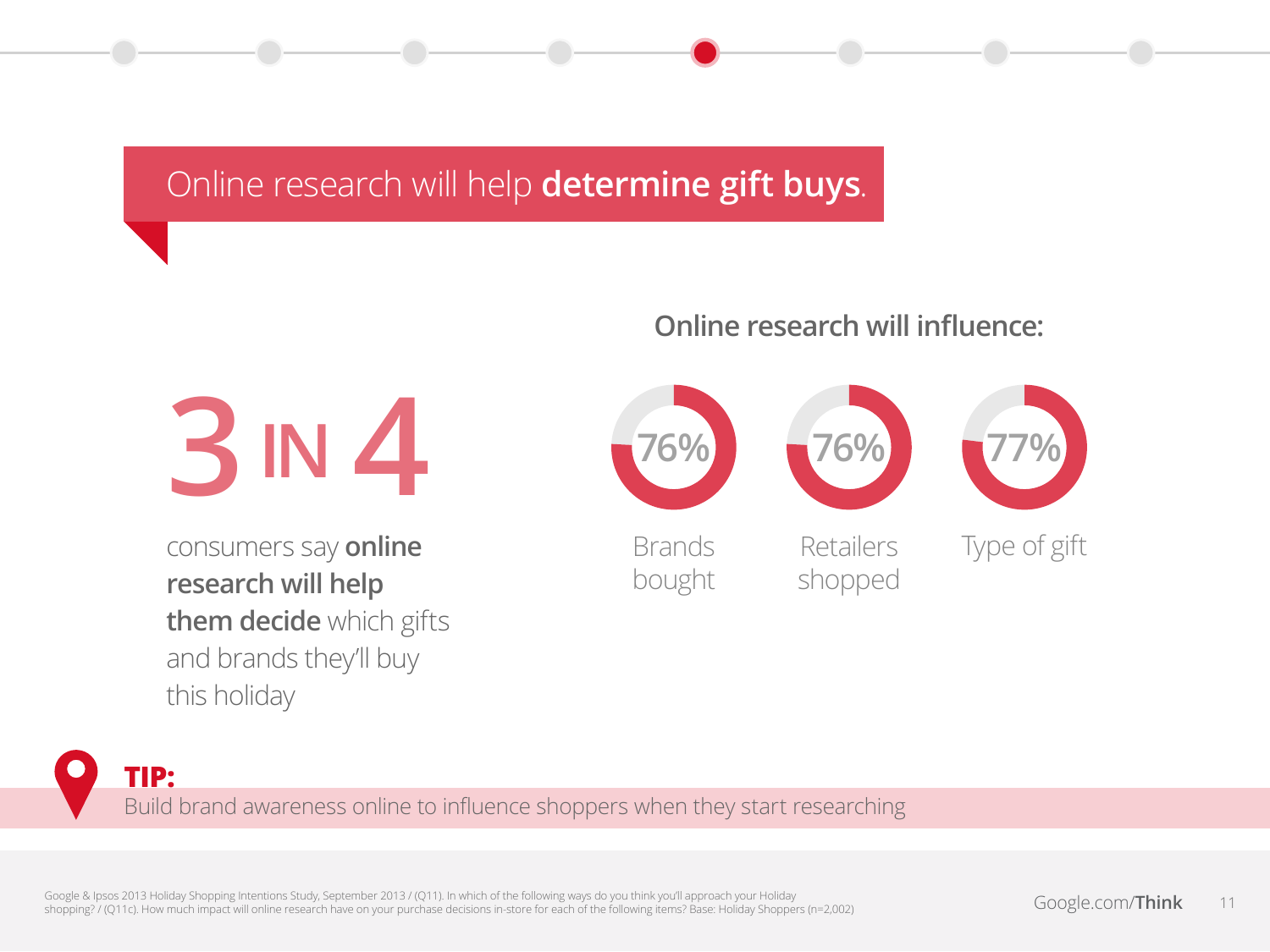# **Online ads** will influence holiday shoppers more than TV.



**78% 64%**

Display ads, email offers and search ads as a whole **influence more than TV**



6 in 10 shoppers will pay attention to **search ads**, and 1 in 3 will pay attention to **video ads**

**Repurposed TV spots and product reviews**  are the most popular video types for holiday shoppers

#### **TIP:** Expand your digital shelf through an array of ad formats — search, display, video

Google & Ipsos 2013 Holiday Shopping Intentions Study, September 2013 / (Q13) Which of the following types of advertisements, if any, are you likely to pay attention to while planning or doing your Holiday Shopping this year? (n=1,782) / (Q13b). Which type of online advertising would you be most open to viewing for getting gift ideas or information on products this Holiday Season? (n=865) / (Q13c). What types of online videos would you be open to watching for gift ideas or product information this Holiday Season? (n=298) Base: Holiday Shoppers indicating they will pay attention to ads (n=ranges by question 298-1,782)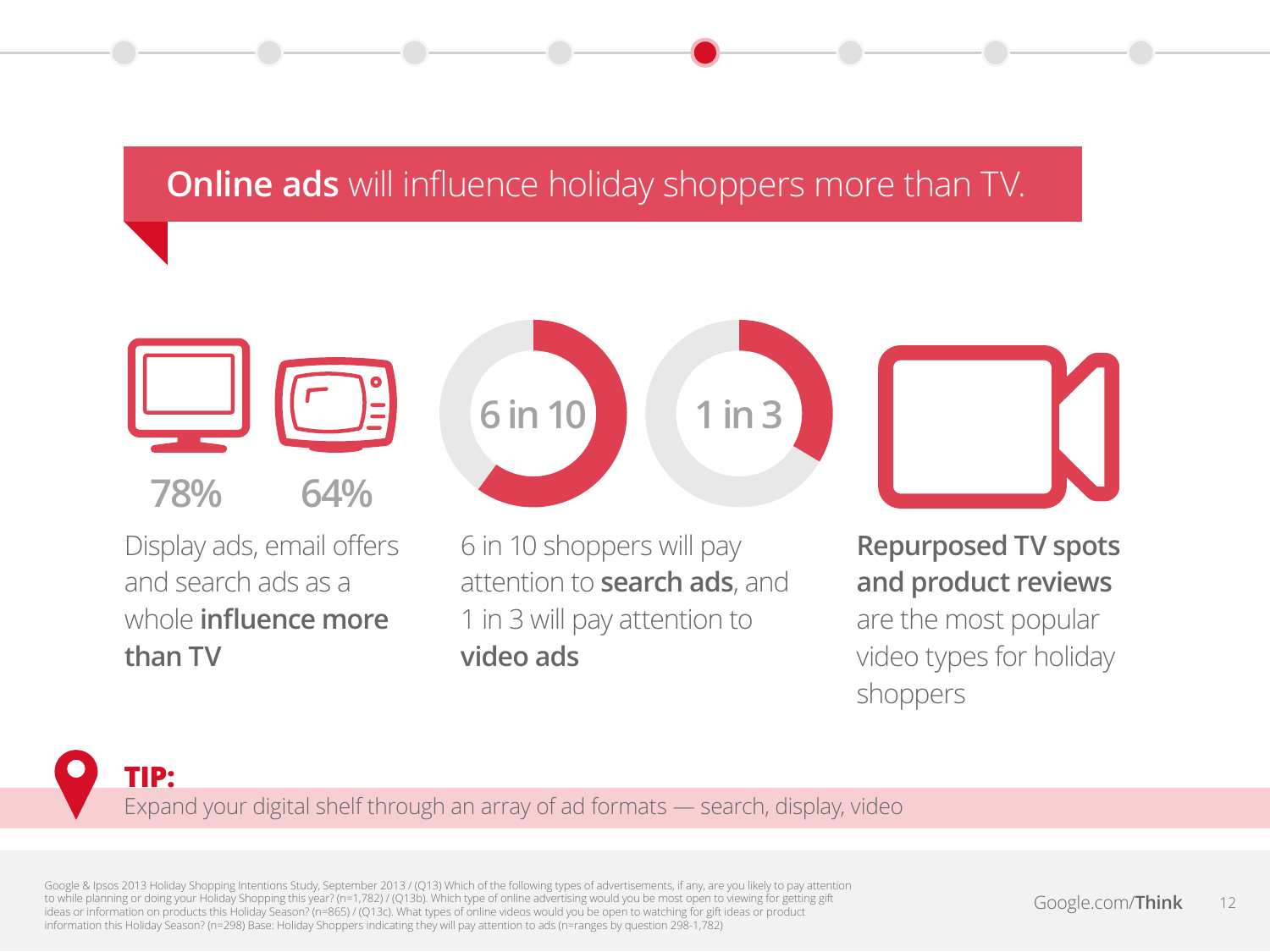# More shoppers will use **smartphones** to help them shop online.

**41%**

of **all adults** will use a smartphone for holiday shopping this year, which is **up 17% over last year**



of **smartphone owners** will use their smartphones for holiday shopping this year

**\$ \$ \$ \$**

**1 in 4 smartphone owners** plan to make a holiday purchase on their smartphone, which is **up 21% over last year**

Google & Ipsos 2013 Holiday Shopping Intentions Study, September 2013 / (Q22). Which of the following types of mobile phones, if any, do you use regularly? (Base: All Holiday Shoppers (n=2,002 in 2013, n=1,500 in 2012)) / (Q23a). In which of the following ways, if any, do you plan to use your mobile device(s) to do your shopping this Holiday Season? (Base: Smartphone owners/use smartphone regularly (n=1,087 in 2013, n=688 in 2012))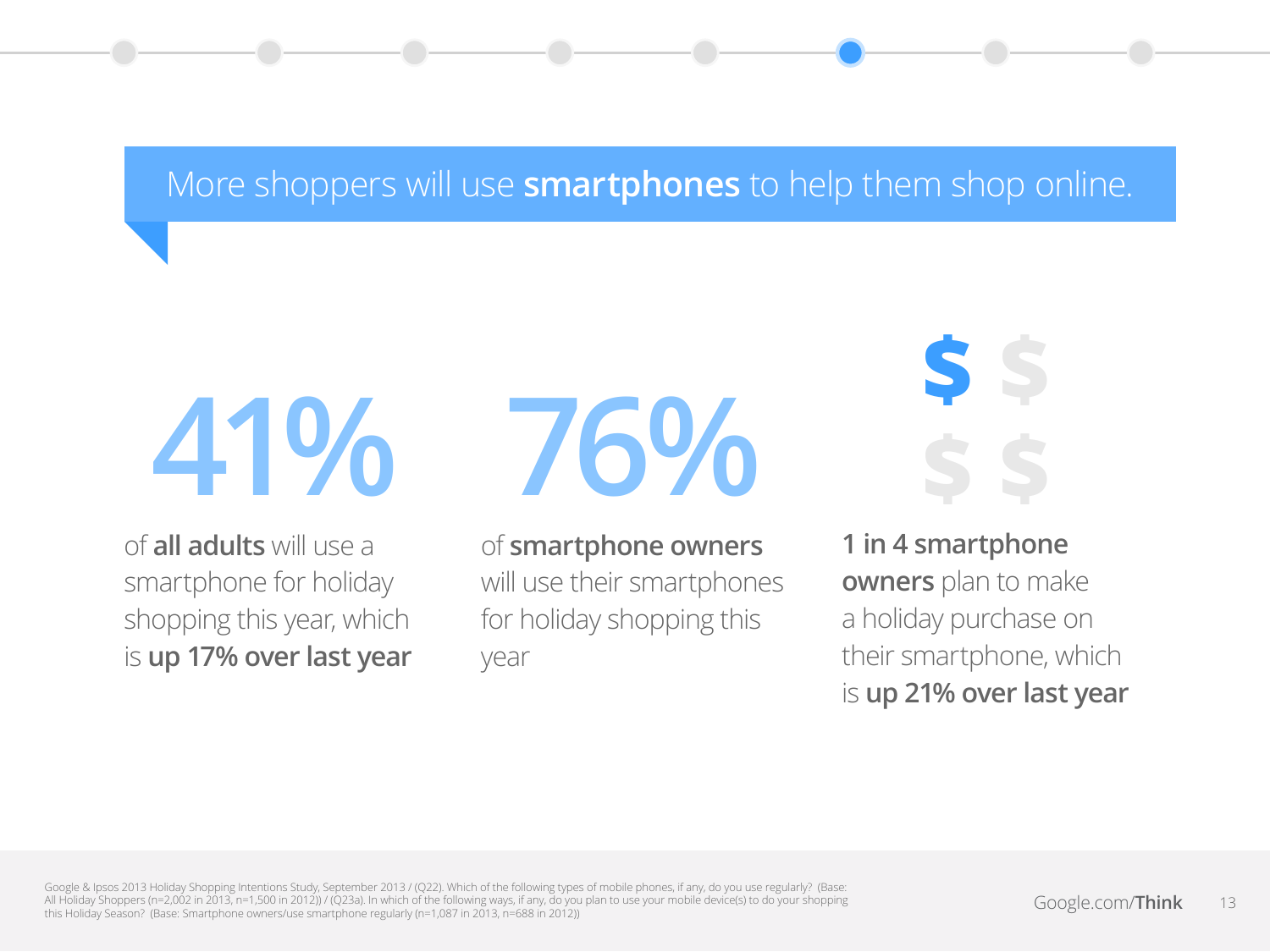**Millennials** will drive mobile holiday shopping.

# **millennial 88% smartphone owners**

will use their devices for holiday shopping

**vs. 67% of adults 35+**

**millennial 31% smartphone owners** 

plan to make a holiday purchase on their smartphone

**vs. 17% of adults 35+**

**+28%**

#### **year-over-year increase of millennial smartphone owners**

who plan to make a holiday purchase on their smartphone

**vs. +13% for adults 35+**

Google & Ipsos 2013 Holiday Shopping Intentions Study, September 2013 / 9Q22). Which of the following types of mobile phones, if any, do you use regularly? (Bases: Millennials, 18-24, n=692, Adults 35+ n=1,310) / (Q23a). In which of the following ways, if any, do you plan to use your mobile device(s) to do your shopping this Holiday Season? (Bases: Millennial Smartphone owners/Use Smartphone Regularly n=474, A35+ Smartphone owners/Use Smartphone Regularly n=613). 2012 base: n=1,500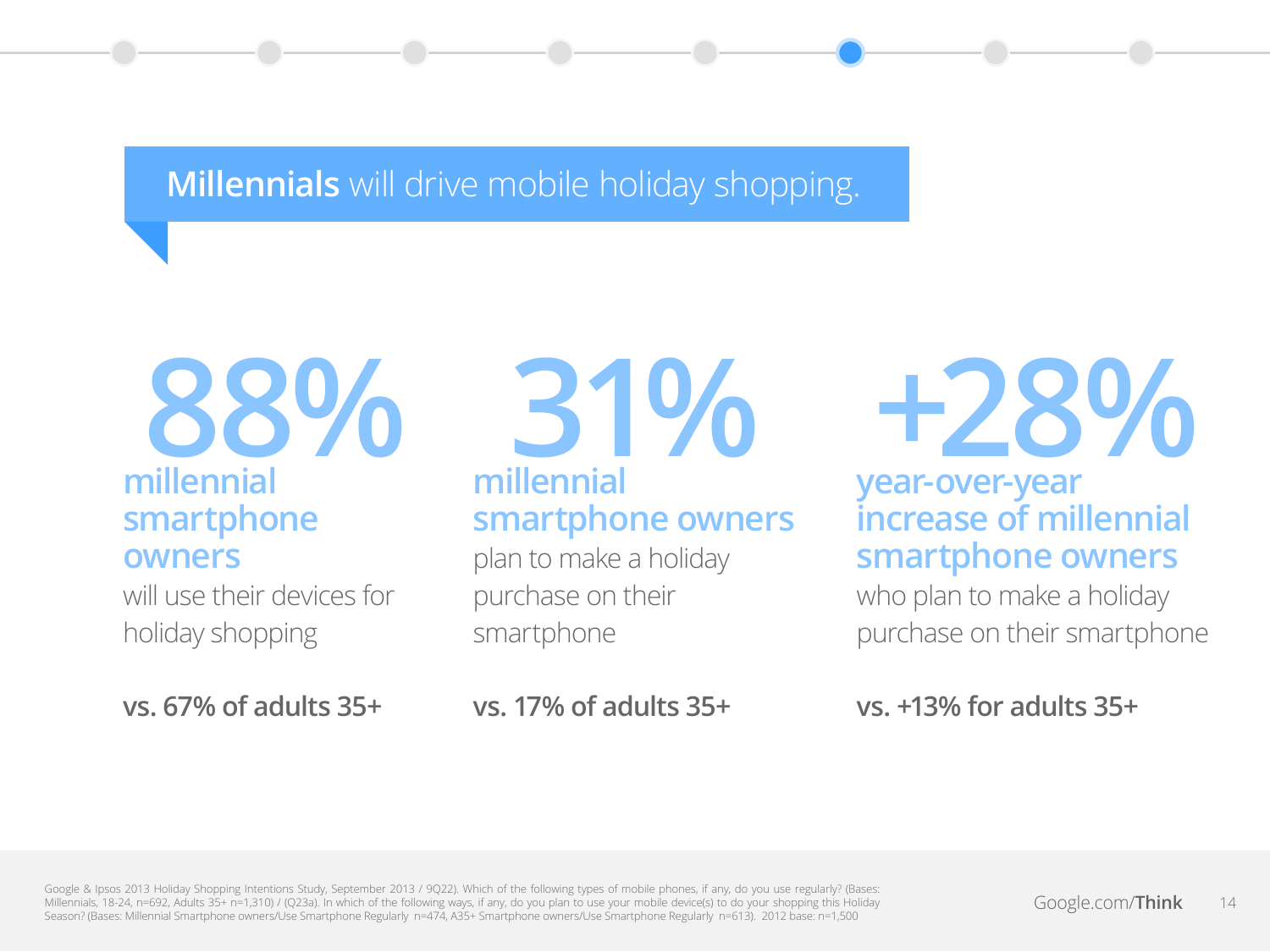## Mobile shopping will likely **spike on weekends**.

Based on last year's data, we expect mobile shopping to spike on traditional in-store shopping days — **weekends, especially the one between Black Friday and Cyber Monday**



#### **Mobile queries for the retail/shopping category**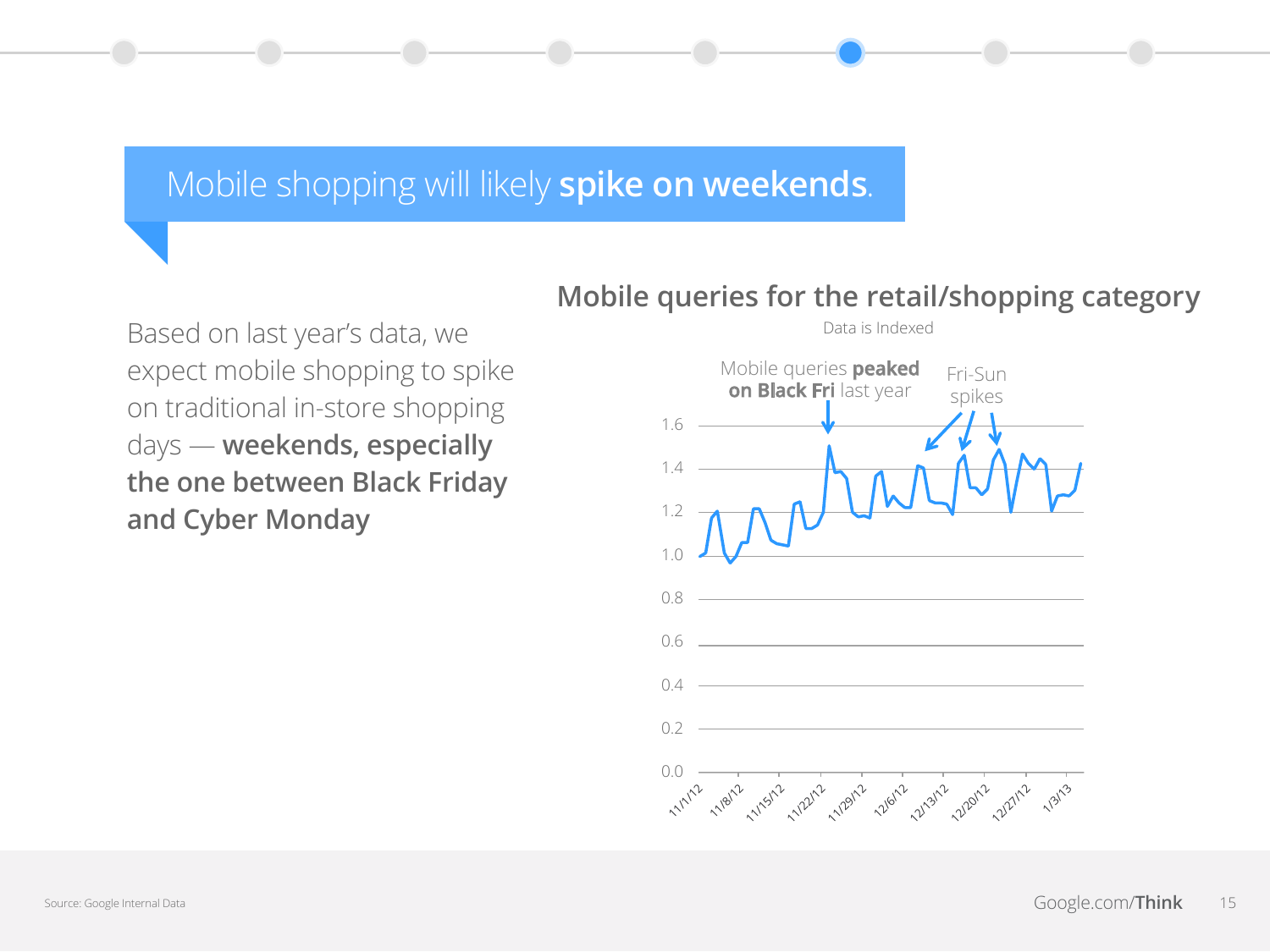### Shoppers are **equally likely** to use smartphones to shop online and in-store.





of smartphone shoppers will use their device to help with **e-commerce shopping** vs. 46% last year of shoppers will use their smartphone **while in the store**

Google & Ipsos 2013 Holiday Shopping Intentions Study, September 2013 / (Q24) How likely are you to use your smartphone to do your Holiday Shopping? Base: Holiday Shoppers Likely to Use Smartphone for In-Store or Online Shopping (Online data points, n=718 in 2013, n=464 in 2012; In Store data points, n=793 in 2013, n=513 in 2012)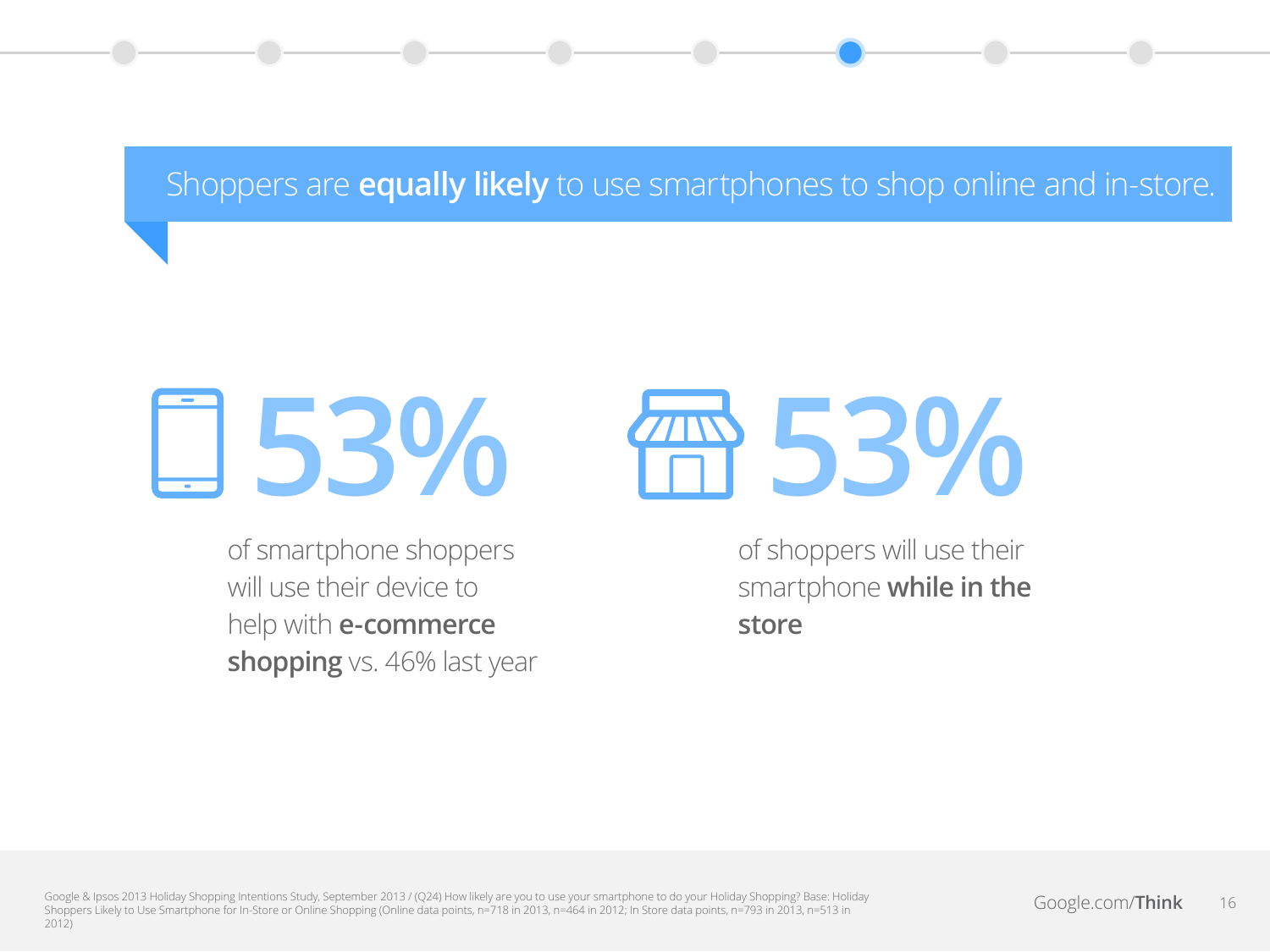# They're crucial for **comparing** prices and **finding** store locations.



of smartphone owners who are planning to use their device for holiday shopping will **research prices** on their smartphone and purchase in-store



of shoppers will use their smartphone to **locate a retailer**

Google & Ipsos 2013 Holiday Shopping Intentions Study, September 2013 / (Q23a). In which of the following ways, if any, do you plan to use your mobile device(s) to do your shopping this Holiday Season? Base: Use a Smartphone regularly (n=1,087) / (Q24b) Which of the following ways do you think you'll approach shopping with your smartphone this Holiday Season? Base: Plan to shop/purchase in-store and use smartphone (n=827)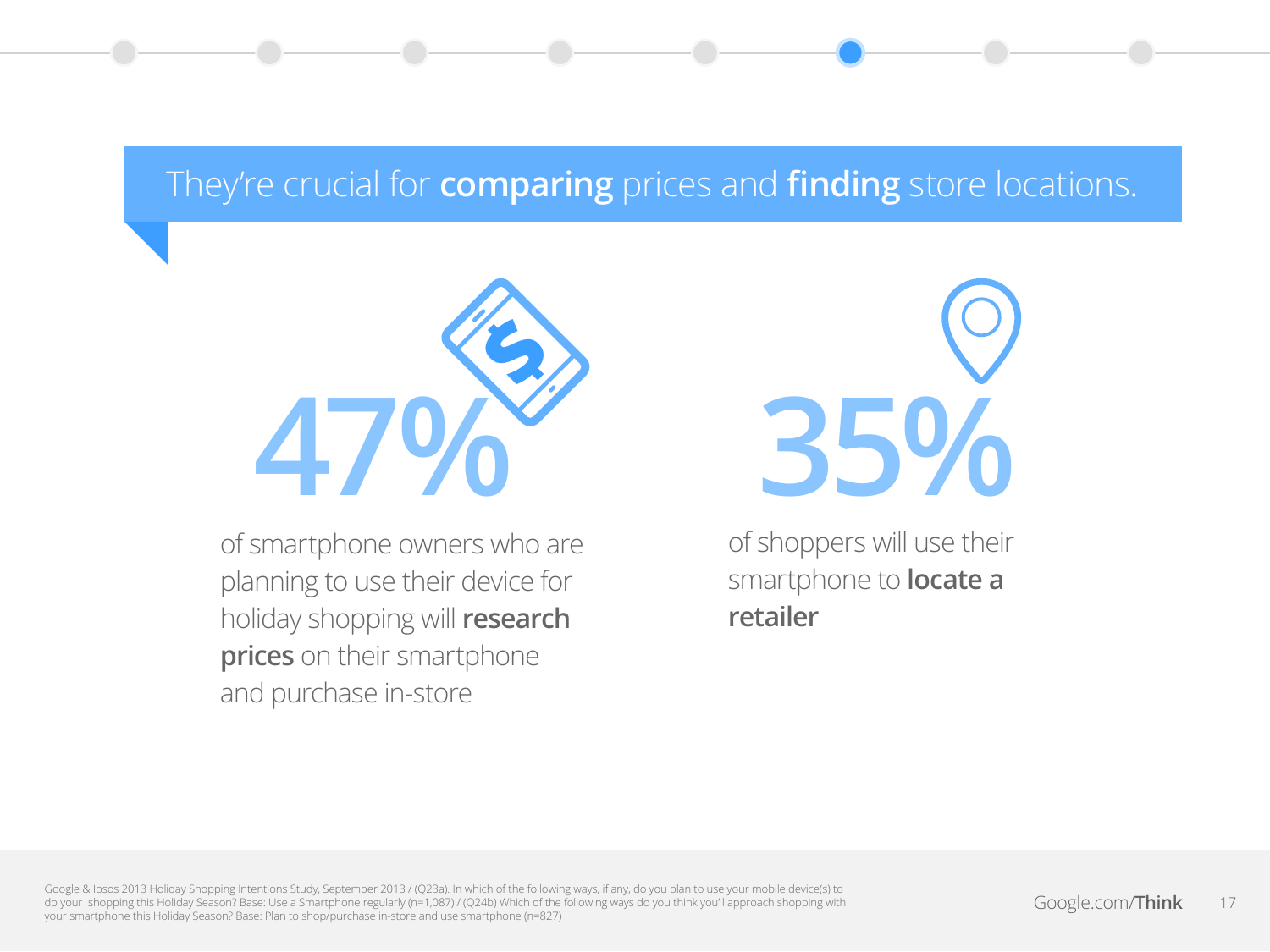# **Cross-screen shopping** will be huge.



of shoppers will use **more than one device at once** while holiday shopping



will start gift shopping **on one device** and **finish on another**

**TIP:** Ensure you're present across all screens and track consumer behavior across devices to close sales

Google & Ipsos 2013 Holiday Shopping Intentions Study, September 2013 / (QNEW1) Thinking about the gifts you plan to buy this Holiday Season, for how many of them will you likely start shopping for on one device and then continue shopping on another device? Base: Likely to use smartphone or tablet for Holiday shopping 2012 (n=948) / (QNEW3) Which of these device combinations will you use at the same time to do your Holiday Shopping? Select all that apply. Base: Likely to use smartphone or tablet for Holiday shopping 2013 (n=948)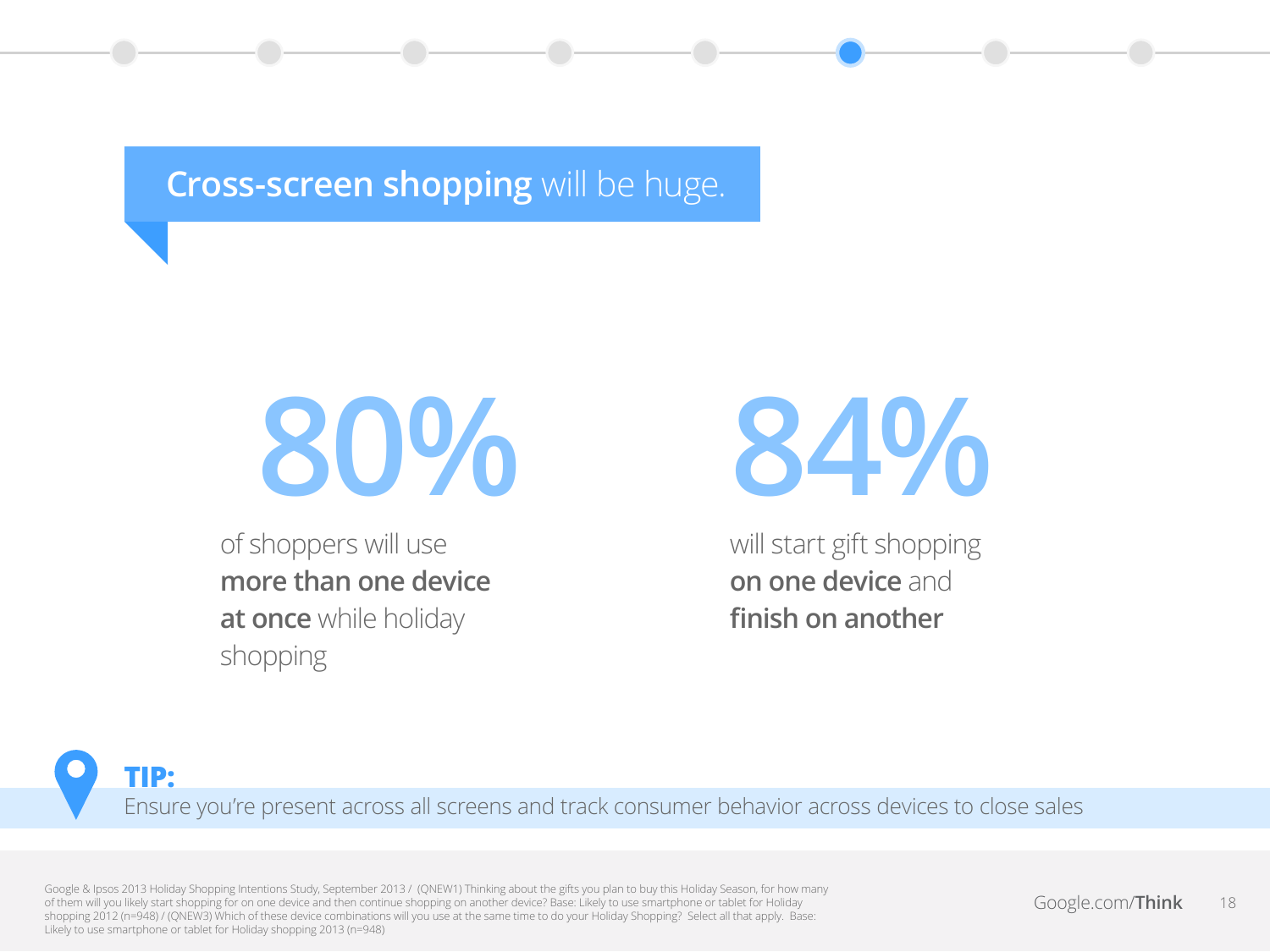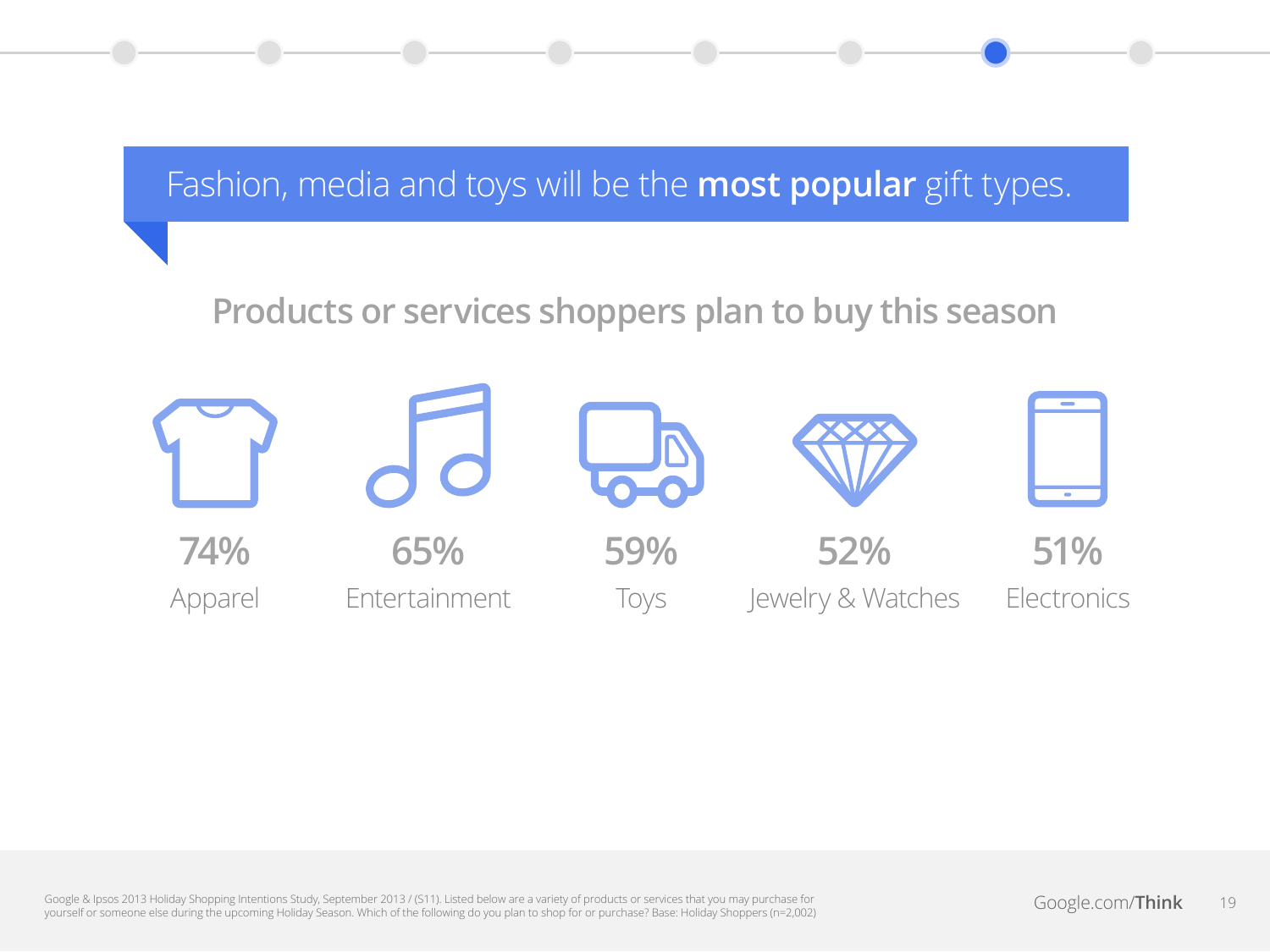# **Tablets and game systems** will dominate electronics spending.

#### **But many electronics**,

including MP3 players, eReaders, digital cameras and GPS units **may take a hit**

#### **Gifts that consumer electronics shoppers plan to purchase**

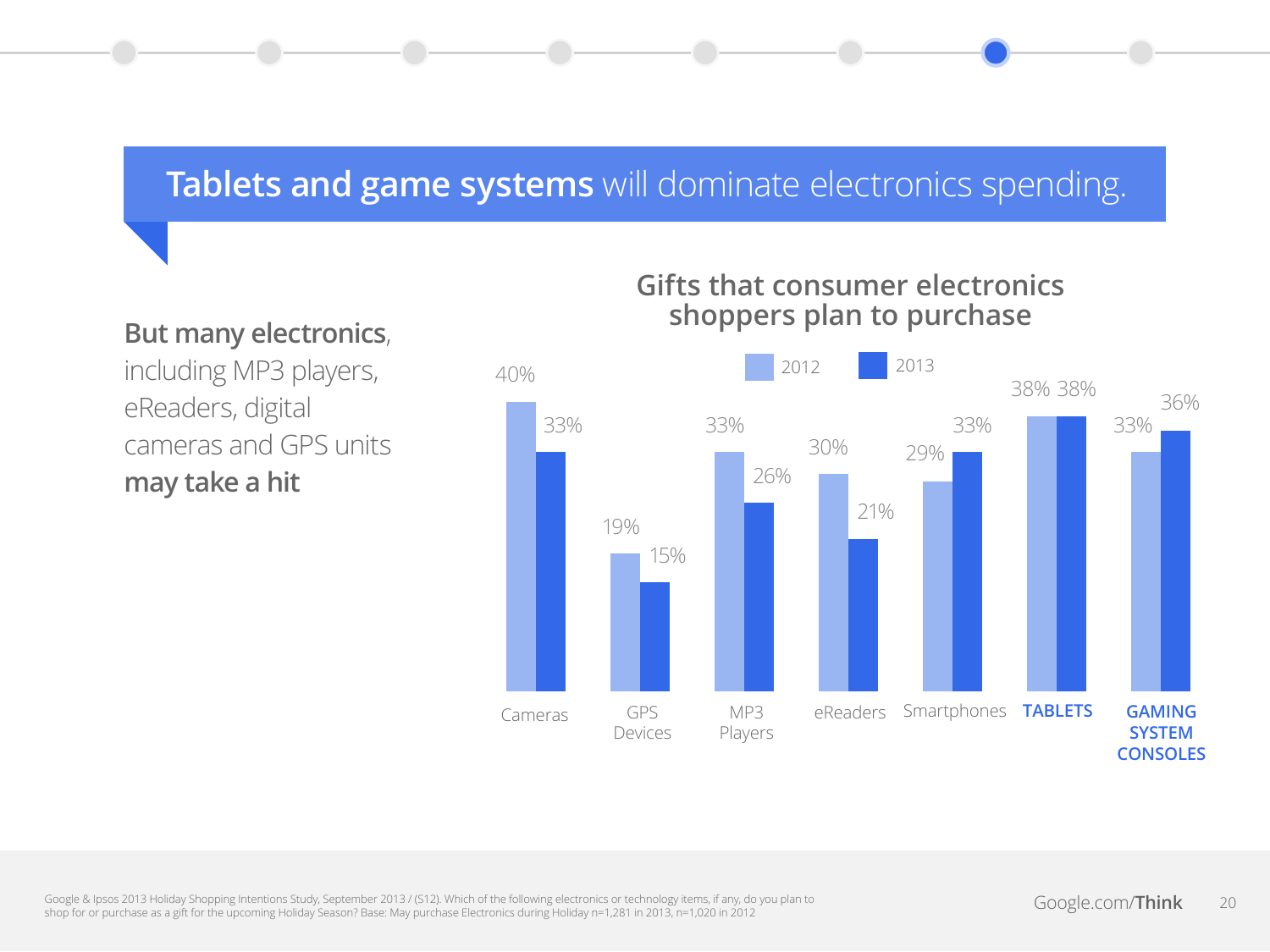# **Wearable tech** is a breakout category this year.

Booming interest in products like **smart watches** and **fitness-monitoring tools**

Samsung Galaxy Gear Fitbit Flex Nike Move Nymi Bracelet Nissan Smart Watch Nike Fuelband



#### **Searches for "Wearable Tech"**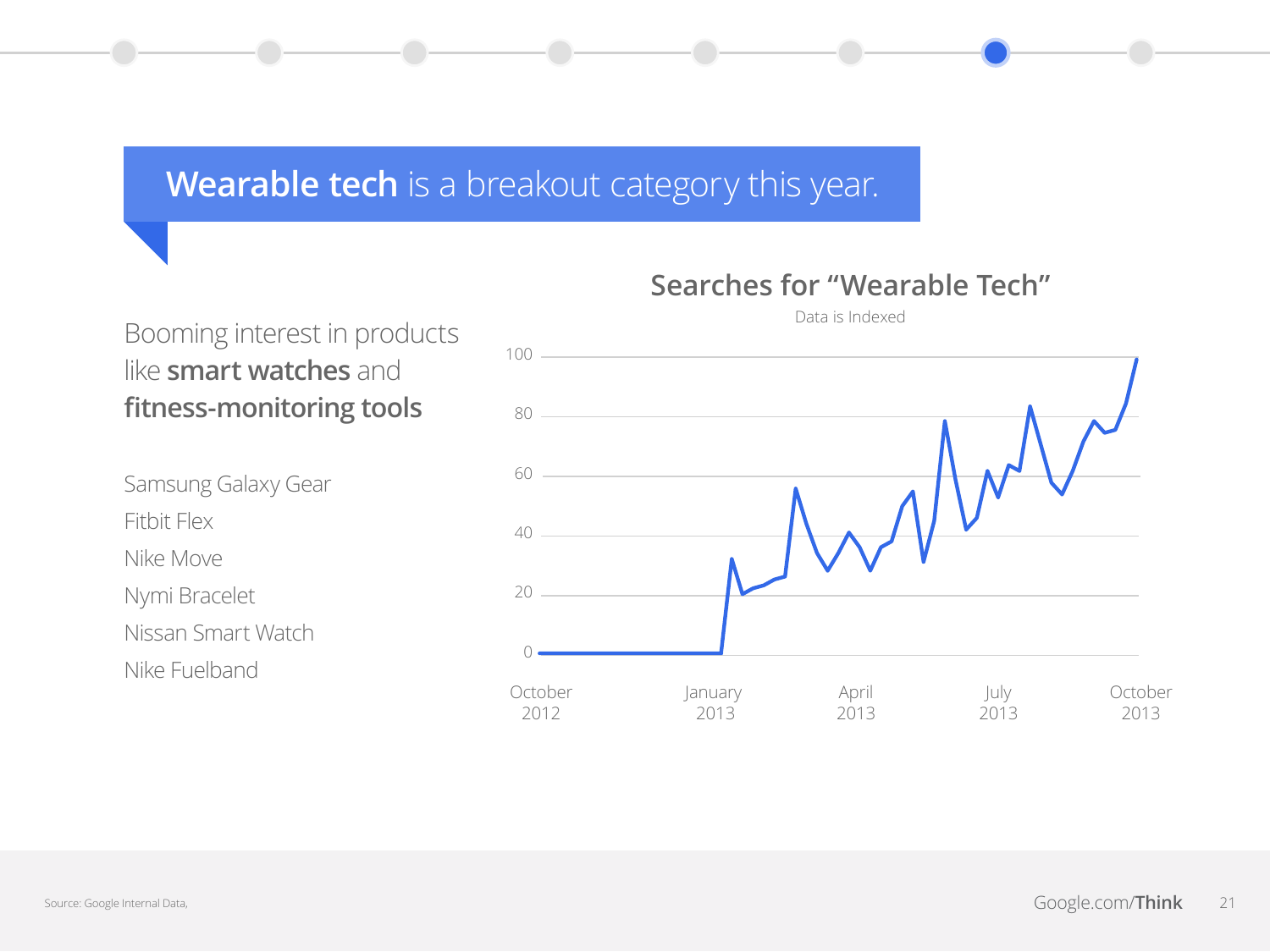**Hot products** in top categories.

# **Trending on Google Search:**

#### **APPAREL**

Heidi Klum New Balance Air Jordans: Fresh Prince of Bel Air Air Jordans: DB 5s Sadie Robertson dress line

Toms shoes Nike Free Nike Hypervenom Cat leggings

#### **GAMING & TOYS**

Rainbow Loom Kinetic Sand Grand Theft Auto 5 Madden 25 Nvidia Shield Xbox One

**TIP:** Stay on top of hot product trending and ensure coverage of relevant keywords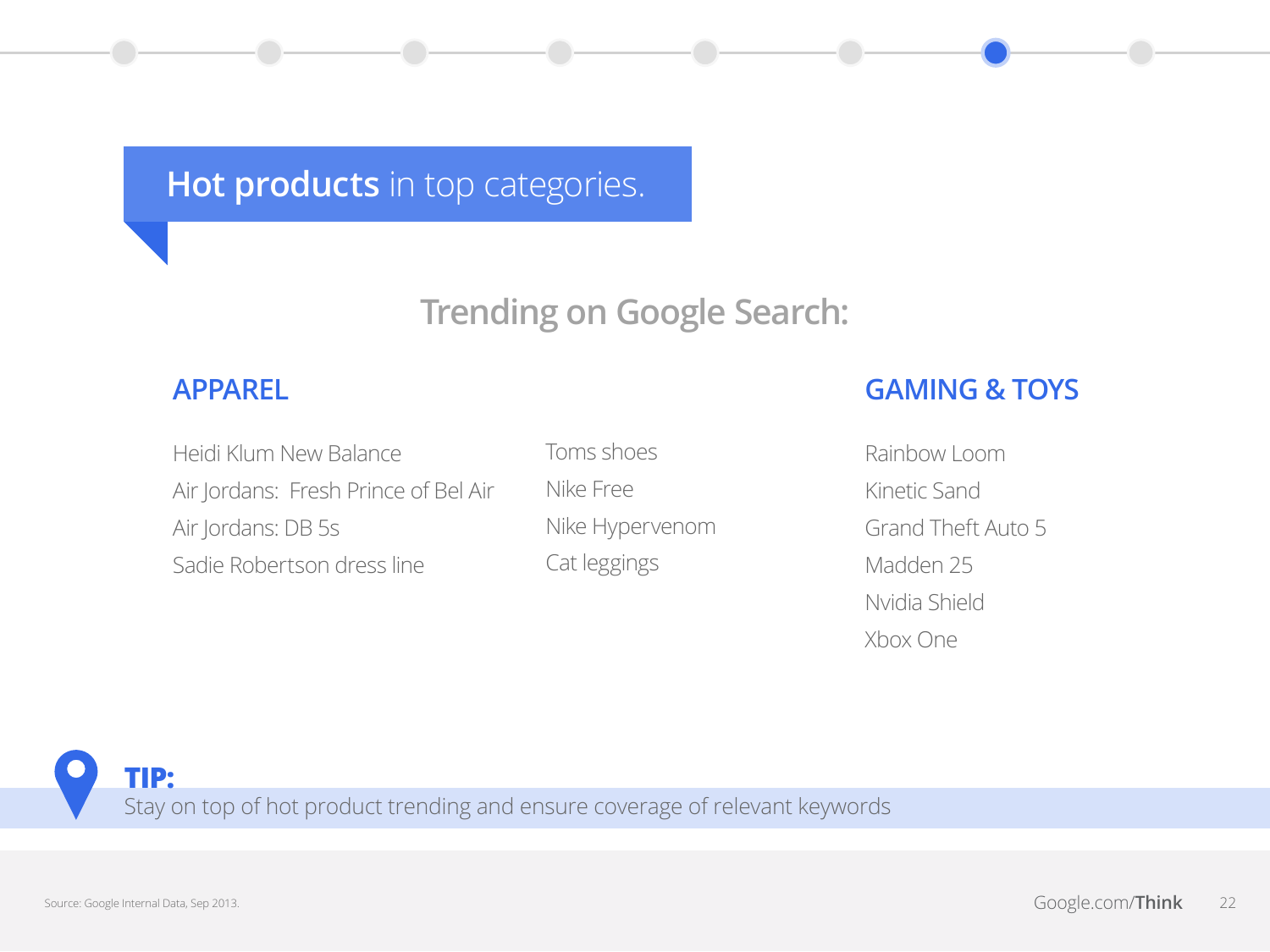# The **gift type** will influence whether it's purchased online or in-store.



Nearly half of **travel goods shoppers** will buy exclusively **online** The majority of **apparel, beauty and home furnishings** shoppers will buy exclusively **in-store**

**Entertainment, electronics and toy**  shoppers will buy via **all available channels**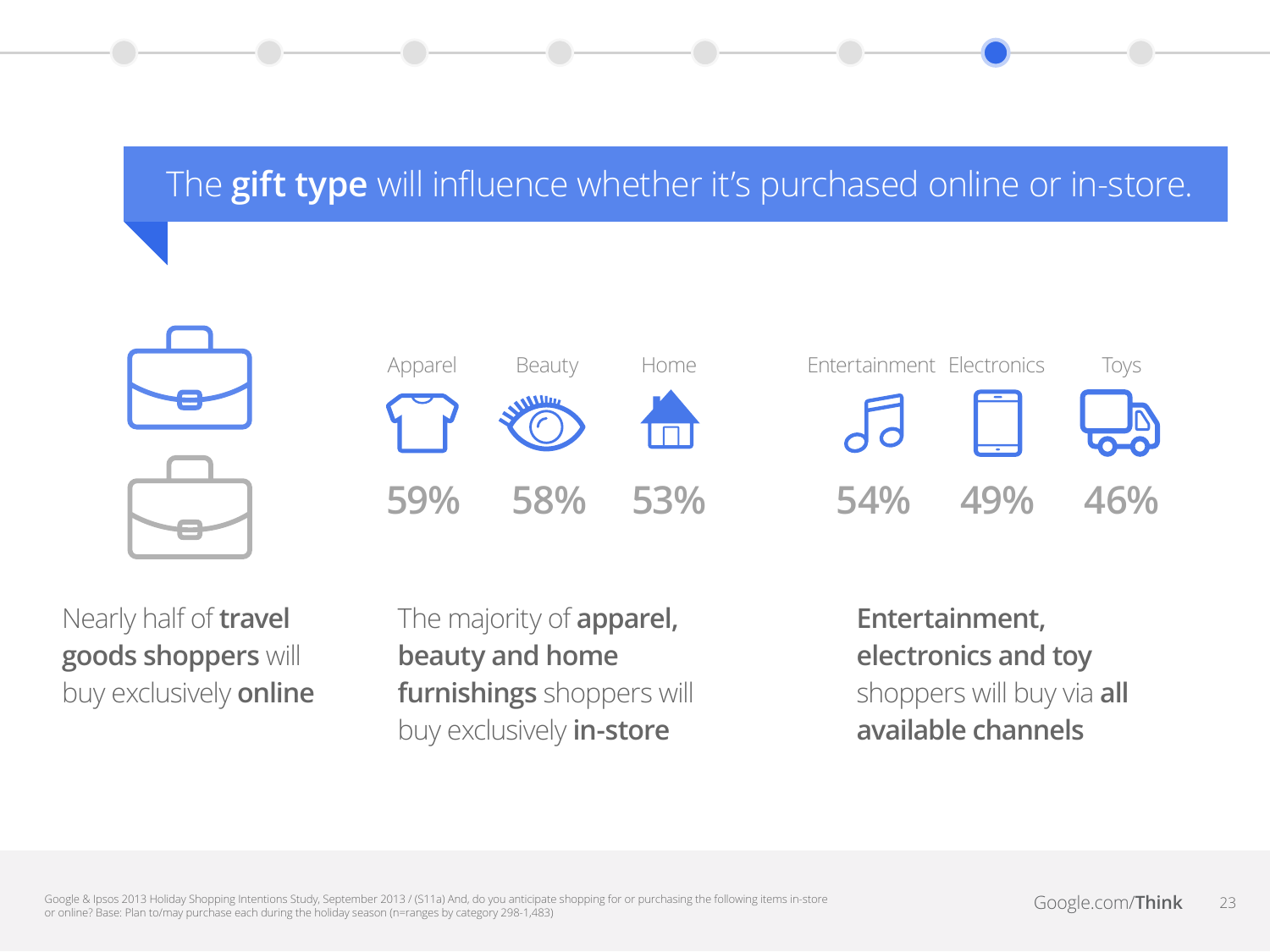# WHAT THIS MEANS FOR MARKETERS

- Avoid markdown losses by drumming up demand early and maximizing key spending days by increasing bids when you expect high consumer demand.
- Clearly communicate planned discounts and offers to price-conscious consumers. Show ads to shoppers close to your stores and shipping centers. Underscore the urgency of time-sensitive deals through big promotions.
- Build brand awareness online to influence shoppers when they start researching. Expand your digital shelf through multiple ad formats to make sure shoppers see you when they're ready to buy.
- Cater to today's multi-screen shopper by ensuring coverage across screens, targeting by location and device, and tracking cross-screen behavior to close sales.
- Stay on top of hot product trending and ensure coverage of relevant keywords.